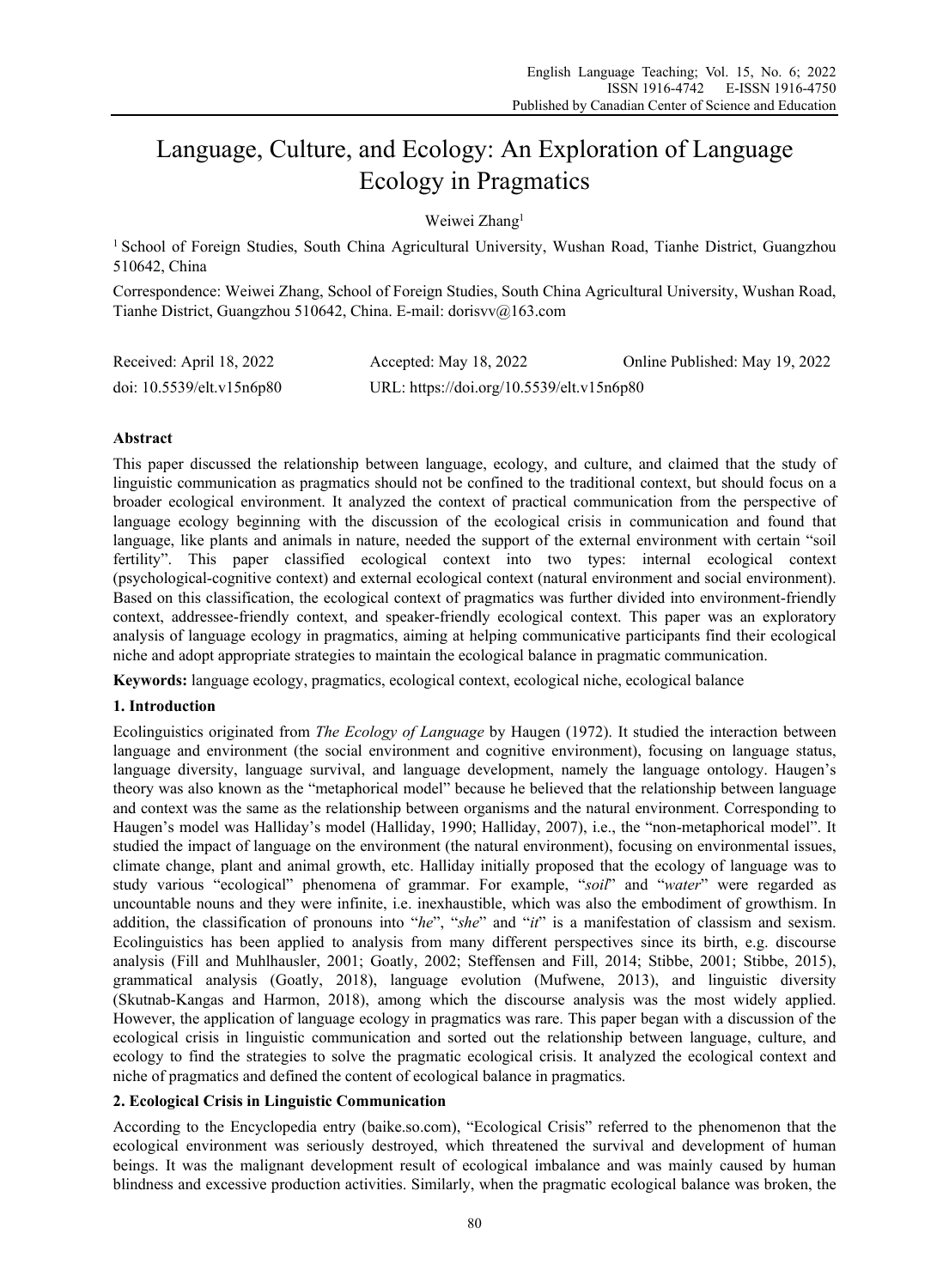pragmatic ecological crisis would occur. According to pragmatics, communicative elements could be summarized as communication participants, context, communicative principles, etc. (Leech, 1983; Levinson, 1983; Thomas, 1995). Therefore, the pragmatic ecological crisis was generally reflected in three aspects:

- 1) Temporal-spatial environment crisis, i.e. pragmatic crisis in different time and space. Take the long-distance couples in China as an example, they were unable to communicate timely and effectively, which lead to an emotional breakdown.
- 2) Language ontology crisis, i.e. the ecological crisis in language use, including the decline of linguistic diversity, the disappearance of some language phenomena, and the emergence of various unecological language phenomena.
- 3) Participants ecological crisis. Speakers of foreign languages, dialects, or minority languages could only communicate with speakers of the same language. In China's minority areas, people spoke more than three languages. Imagine a scenario where both speakers A and B may speak Mandarin, and A thought B did not speak Mongolian, and thus, he said something unfavorable to B in Mongolian. But at this moment, B indicated that he had heard and understood what A said, which was the embodiment of a pragmatic ecological crisis. Another example was when several friends gathered, three of the four were Mongolian and one was Han, who did not speak Mongolian. When the other three chat in Mongolian, the fourth one would feel excluded.

How do we understand and resolve the crisis of language ecology? Answering the above question should start with clarifying the relationship between language, culture, and ecology.

## **3. Language, Culture, and Ecology**

## *3.1 Language and Culture*

National language was the totem of national culture, and also the soul and the symbol of the existence of a nation. At the same time, national language could enhance cohesion, and strengthen the national identity of the compatriots. Since language was the carrier of culture (Su, 2006: 51), the protection of national language should start with national ecological culture. On the contrary, the protection of national ecological culture should also start with the protection of the national language. Scholars of cultural linguistics had discussed the relationship between language and culture:

- 1) Language is the mode and symbol system of national culture. It aims to reveal the cultural connotations hidden in language form, structure, use, and change. (Dai, 1996: 24)
- 2) Language is a unique cultural behavior of human beings, and it is an important form of culture. (Guo, 2015: 4)
- 3) Language is the carrier of culture. (Su, 2006: 51)
- 4) National language is the most basic and core part of national culture. A nation's cultural achievements can only be accumulated through its language, and its cultural innovation is mainly accomplished by its language. (Zhang and Ding, 2004: 10)

To sum up, we have got that language was the carrier of culture, and language embodied culture. The relationship between the two was extremely close, and even the death of a language would lead to the death of a culture. Sina News, quoting a UNESCO communique, reported an article titled "Nearly half of the world's languages have disappeared or are on the verge of disappearing" (http://news.sina.com.cn/w/2002-02-22/1127482048.html): "In Australia, hundreds of indigenous languages had disappeared by the 1970s. In the United States, more than 150 Native American languages no longer exist. Of the 1,400 indigenous languages in Africa, only 850 remain, and more than 250 are in crisis". The disappearance of the languages of different countries was an indication of the disappearance of these indigenous cultures, which was why countries called for the protection of endangered languages, as they were part of the cultural heritage of mankind.

## *3.2 Language and Ecology*

Language symbols and language functions were ecological. In the book *Water Knows the Answer*, when the researchers said different words to water, it looked completely different under a microscope. For example, saying a compliment to water (e.g. thank you; I love you), the crystal of water was neat and beautiful (Figure 1a); but saying nasty things (e.g. annoying), it crumbled under the microscope (Figure 1b). Through this experiment, we knew that although the language was invisible, it was powerful and has a visible impact on the ecology.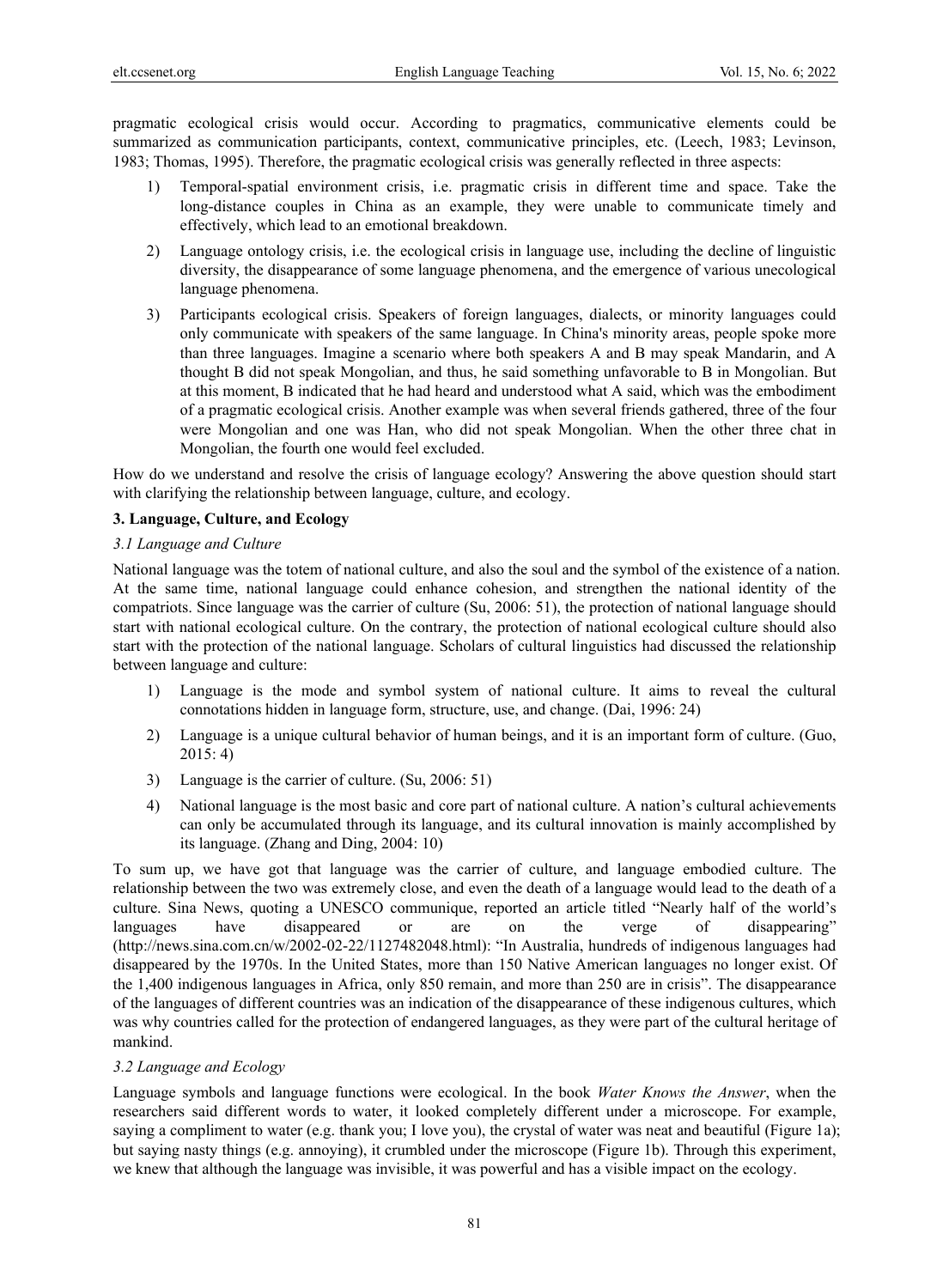

Figure 1. The mirror image of *Water Knows the Answer* (from https://baike.so.com/doc/3589882-3774774.html)

In addition, the characters (words) themselves and their functions were ecological. If "ecology" was given color, we would immediately think of the word "green". We saw this word just like witnessing nature. That is why we could always see green environmental protection signs everywhere in China. In the northern part of China, well-manicured lawns were not easily available due to the climate, so both the government and people cherished them. At the same time, China is also a country advocating environmental protection, and therefore, signs were often posted on park lawns: *"Watch your hand for flowers, watch your foot for grass"*. When we see such signs, we felt as if the grass were crying when stepping on it. We will immediately feel self-restraint. Hence, characters and their functions were also ecological.

#### *3.3 Language, Culture, and Ecology*

This study considers the relationship between language, culture, and ecology as follows:

- 1) Language, as a form of cultural content, must be placed in an ecological environment;
- 2) The ecological environment could be divided into the internal ecological environment (psychological-cognitive ecological environment) and external ecological environment (natural ecological environment and social-ecological environment);
- 3) Many factors influenced the language ecology, e.g. the power status, affection, personality of the speaker, the mood at the time, the surrounding environment, etc., and all of which have a certain degree of influence on the language ecology. As the "fertile soil" of language, the ecological environment played the role of "fertility", which either nourishes the development of language in a positive direction, i.e. harmonious discourse, or is destructive to the development of communication, i.e. language violence. The relationship between language, culture, and ecology is shown in Figure 2:



Figure 2. The relationship between language, culture, and ecology

#### **4. The Ecological Context of Pragmatics**

Context has always been the focus of linguistic research, and different branches have different criteria for the classification of context. Systemic Functional Linguistics (SFL) divided context into co-text context, situational context, and cultural context. The situational context was first proposed by Firth (1950) and developed by Hymes (1962). Huang (2002) believed that context embodied situational context, while situational context embodied the text (phonetic level/lexical grammar level). Halliday (1994/2000) put forward the concept of the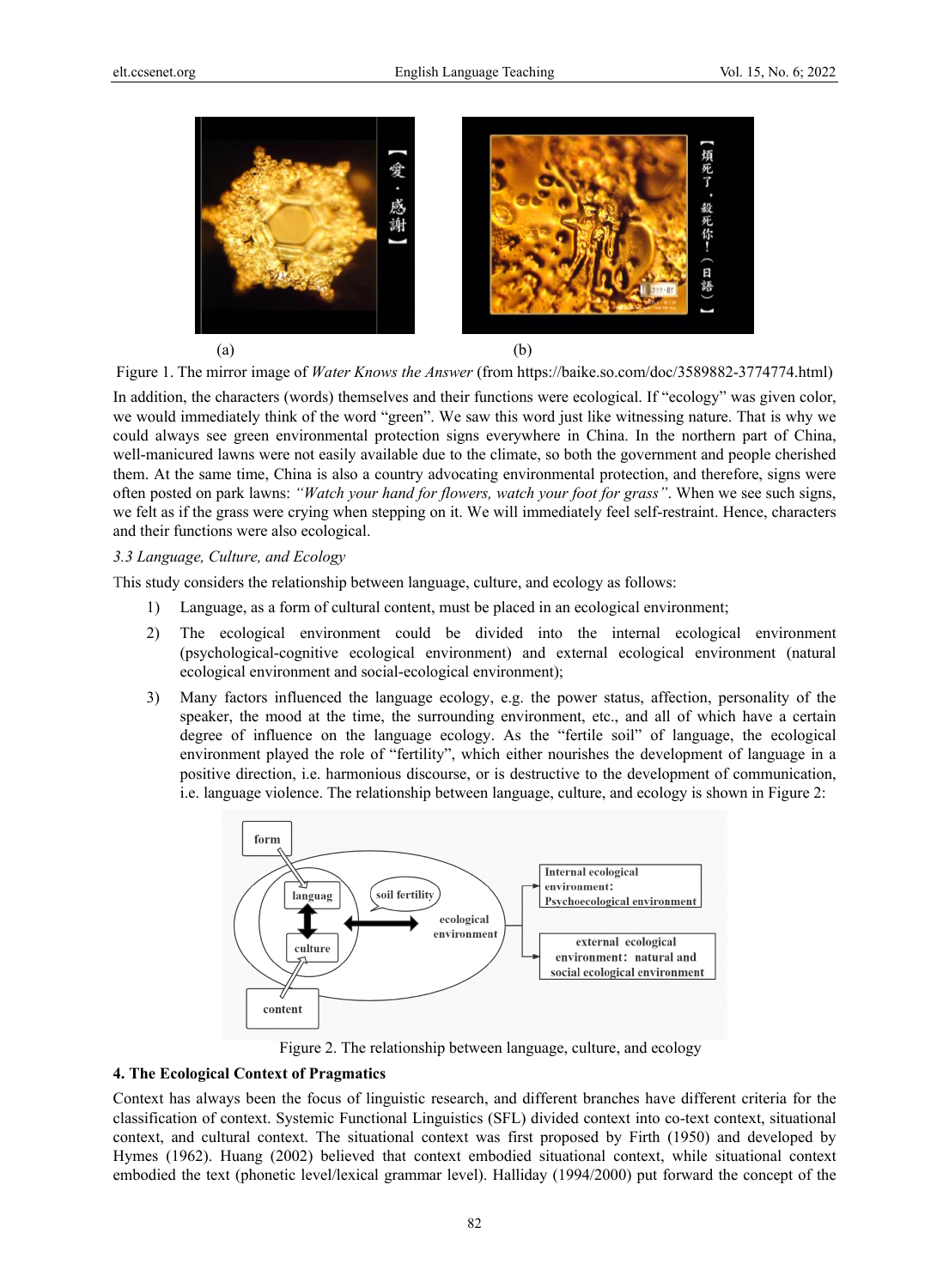register under the theoretical framework of situational context in SFL and divided it into the field, tenor and mode. The field refers to the topic, scope, or domain involved in the communication between the two parties, corresponding to the ideational function of the three meta-functions. Tenor refers to the relationship between two communicative parties, corresponding to the interpersonal function. Mode refers to the language style of communication, whether written or oral, corresponding to the textual function. Context from the perspective of SFL can be represented by the following Figure 3.



Figure 3. The relationship between the three contexts in SFL

In addition, Verschueren (2000) divided context into communicative context and linguistic context and proposed the dynamic generation view of context. Kecskes (2014: 129) divided context into immediate context and prior context. Hall (1976: 105-116) proposed high-context and low-context from the perspective of law. High-context took into account the cultural background of the legal system, while low-context was reflected by the actual operation mode of a country's legal system.

The above context emphasizes the importance of situational factors in text understanding, but the correlation, hierarchy, and clarity of the synergy between situational representation and language representation in its model are not strong (Xiao, 2021). Compared with previous studies, the scope of ecological context should be considered more broadly. It not only referred to the speech environment but also involved external factors such as nationality, society, and culture as well as internal psychological factors of communicators, as shown in Figure 2. The ecological content of pragmatics was how to use language ecologically to achieve the effect of being friendly to the environment, the speaker, and the receiver. Time, space, hearer, speaker, situation, language ecology (code-switching, language conversion) and topic were the elements of the ecological context of pragmatics. The ecological context should also consider the limitations of register, e.g. field, tenor, and mode (Halliday, 1994/2000). The ecological context of pragmatics can be divided into three modes. The first one is an environment-friendly ecological context, a discourse environment of low carbon, sustainable, renewable, moderate, equal, and harmless to the environment. It is the reflection of the external ecological environment represented by the natural ecological environment. For example, at a business dinner, the invited was vegetarian, but the table was full of meat and raw seafood, and then the following conversation atmosphere would be awkward, no matter what the purpose of the invitation (to achieve cooperation, gratitude, politeness). It is not conducive to the achievement of the purpose of communication.

The social-ecological environment and internal ecological environment were often integrated and inseparable in the process of communication, which could be divided into two categories, the addressee-friendly ecological context, and the speaker-friendly ecological context. The former context was a kind of reciprocal, comfortable, and free in time and space, on the premise that the speaker complied with the principle of cooperation and politeness, and maintains the addressee's positive face. The speaker-friendly ecological context, a context where the discourse was not disturbed and was free to express, with clear communicative purposes to make the speaker actively cooperate with the speaker, and the premise was that the addressee complied with the principle of cooperation and politeness, and maintained the speaker's positive face.

A very important concept in pragmatic ecology was "soil fertility", a newborn term. The "soil" from ecological areas, was a concept of soil science. Following the Encyclopedia (https://baike.so.com), soil fertility was the basic properties of the soil and nature, which was the supply for plant growth and coordination of nutrients, water, air, and heat capacity, and was a combination of soil's physical, chemical, and biological properties. The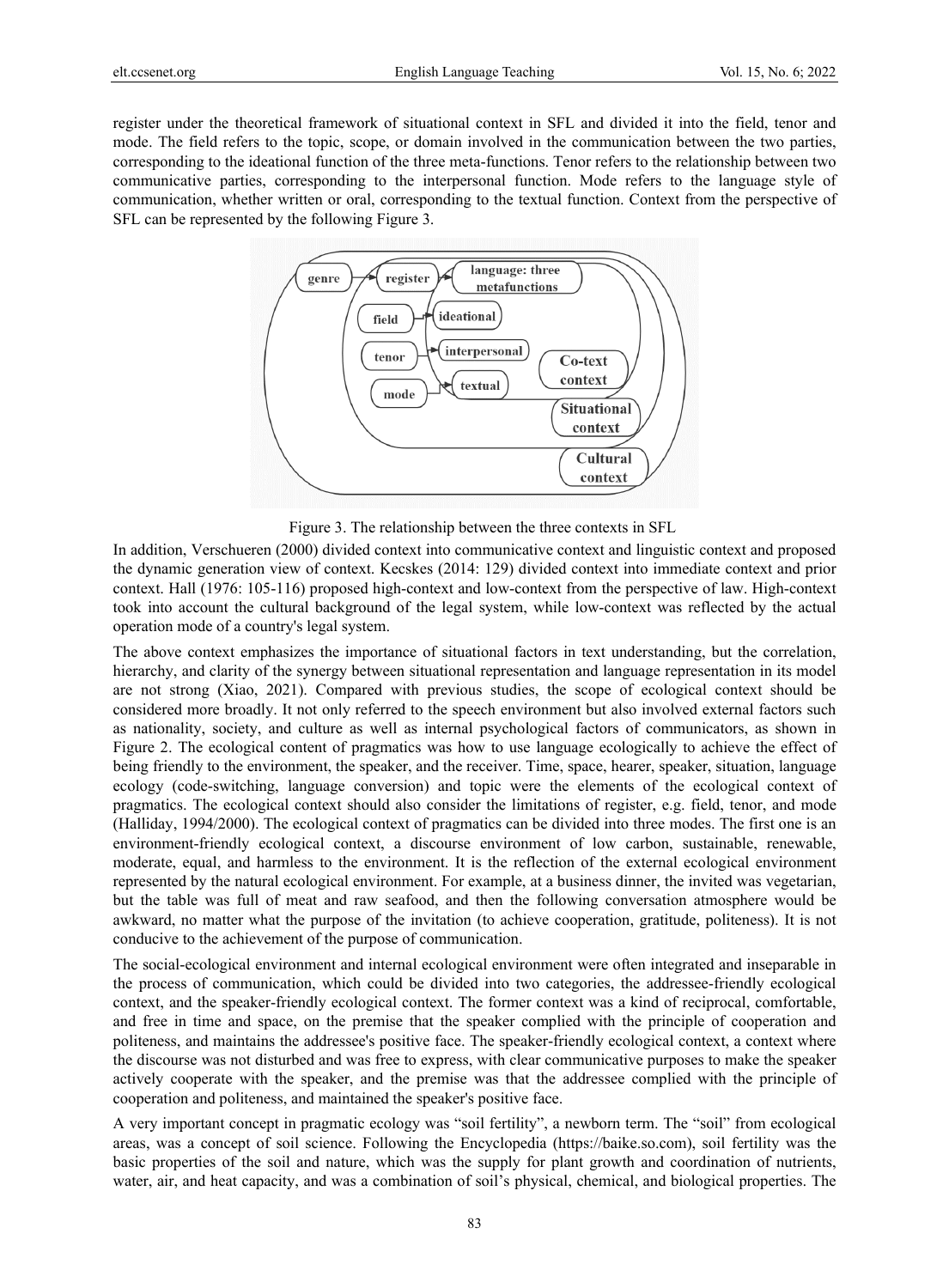four major fertility factors are nutrients, water, air, and heat. From the perspective of metaphor, the ecological environment, as the "fertile soil" of language, also played the role of "fertility", which either nourished the development of language in a positive direction, e.g. harmonious language, or negative direction, e.g. language violence. From the point of view of ecology, if it is the latter, it is not conducive to the construction of a harmonious society. This paper held that two ecological fertility factors affect language: emotion factor and power factor (as shown in Table 1).

|  |  | Table 1. "Soil fertility" factors of pragmatics |  |  |  |
|--|--|-------------------------------------------------|--|--|--|
|--|--|-------------------------------------------------|--|--|--|

| fertility factors     | affection |           |       |  |
|-----------------------|-----------|-----------|-------|--|
| discourse             | rational  | emotional | power |  |
| destructive discourse |           |           |       |  |
| harmonious discourse  |           |           |       |  |
| neutral discourse     |           |           |       |  |
|                       |           |           |       |  |

In Table 1, we can see that:

- 1) Among the fertility factors, affection was an important factor leading to the harmony of discourse ecology under a certain topic. In general, when the relationship was good and the topic was easily accepted, the ecological trend of discourse was harmonious discourse or neutral discourse. However, the relationship was not necessarily decisive in discourse but was affection (rational or emotional). That is why we feel that words hurt the most to those we are closest to, such as children to parents, or lovers, but we always say lots of hurtful things to our beloved ones.
- 2) Under the influence of the power factor, the party with strong power will usually use destructive discourse or neutral discourse, which is determined by the power status of both sides of the discourse. At this time, the discourse usually has a commanding tone. The harmonious discourse will also be shown in the party with strong power when it is necessary, e.g. the concern or sympathy of the superior to the subordinate. The party with weak power will generally use harmonious discourse and neutral discourse because of social class differences. Due to China's ritual system since the Zhou Dynasty, as well as the influence of thousands of years of imperial culture, Chinese people pay attention to the priority of rank, as can be seen from China's complex appellation system. Yet in equal cooperation, due to their equal social class and pursuit of the same goal, both parties of discourse will adopt harmonious discourse or neutral discourse.
	- But language is complex, and sometimes both factors of affection and power work at the same time:
- 3) When the rational factor is negative and the power factor positive, the discourse will be destructive; when the rational factor is positive and the power factor is negative, the discourse is harmonious; when both the rational and power factors of the discourse are positive or negative, the discourse is neutral.

## **5. Appropriate Pragmatic Niche**

Niche was a concept of ecology, and it was the sum of all the interactions between an organism and its abiotic and biological environment (Hutchinson, 1957). For a biological individual and its population, a niche refers to the set of ecological factors or relations that are necessary for its survival or can be used by it. On the one hand, the difference between an ideal niche and a real niche forces organisms to seek, occupy and compete for good niches. On the other hand, it also forces organisms to constantly adapt to the environment, adjust their niche and achieve the balance between organisms and the environment through natural selection.

As language researchers, we should have social responsibility. As individuals, our ecological responsibility is to self-awake, self educate, and advocate ecological life. Thus, the pragmatic niche mentioned in this paper mainly refers to identity construction, and we should firstly distinguish between social identity construction, pragmatic identity construction, and pragmatic niche identity construction. In recent years, research on identity construction and interpersonal pragmatics has attracted much attention (Locher, 2011: 187; Haugh et al., 2015: 73). Social identity construction focused on social behaviors related to identity than psychological construction, emphasizing that identity was a process always embedded in social practice. Identity was constructed through discourse, which was the result of interaction between two parties in communication in a specific context to serve a specific communicative purpose. Verschueren (1999: 92) pointed out that pragmatics should pay more attention to speakers' cultural belonging, social class, identity background, ethnicity, and education level, which were closely related to the construction of social identity. Thus, identity construction from a pragmatic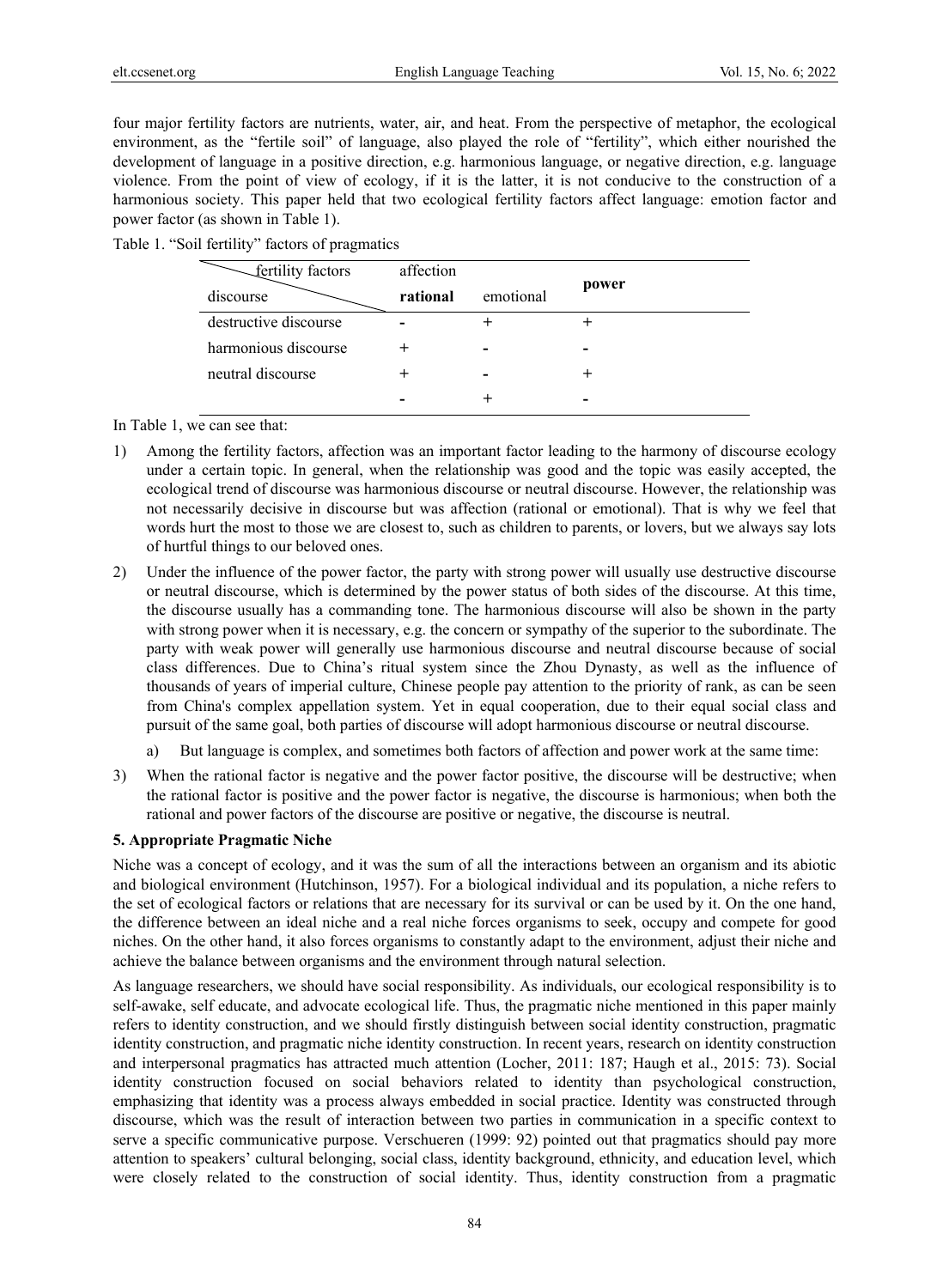perspective (Joseph, 2004: 77; Norris, 2011:179-80) focused on: 1) exploring the contextual constraints, goals, or motives of identity construction; 2) exploring how identity construction could be used as a resource to advance the realization of communicative goals; 3) exploring a theoretical approach to promote the existing pragmatic theories.

This paper argues that the identity construction of a pragmatic niche should not be limited to the current context of communication, but should consider the broader ecological environment. The pragmatic niche can be considered from the people-oriented niche, government-oriented niche, and nation-oriented niche. No matter what kind of niche, pragmatic subjects should find their ideal niche according to the ecological environment of language, to achieve the balance between pragmatic subjects and other participants and the language environment.

The people-oriented niche mainly refers to the inter-lingual niche, i.e. language shift or code-switching. If a nation is compared to an ecological system, as a member of a nation, everyone should find his or her niche in the ecological system. Language shift is common in many countries, which refers to the phenomenon of the people of a nation giving up their mother tongue and switching to another language (Gao, 1963), also known as "language replacement". The main reason for this phenomenon is cultural contact, which eventually leads to language contact. In addition to the reasons for the convenient communication, from the ecological point of view, it is the members of the group who fail to find their ecological niche or even lose their ecological niche within the ecosystem.

The second is the government-oriented niche. Most researchers shared the same opinion that if language research was conducted using a field survey method, there were many difficulties, such as communicating with local government and relevant departments in advance and getting cooperation from residents. In addition to demographic statistics, there were few special statistics on language use. Therefore, in language research, works led by the government and other authorities were crucial. In the government-oriented ecological niche, relevant departments should find their position and strengthen the linguistic statistics in minority areas, to provide data support for the next strategy of ethnic language protection. At the opening ceremony of the 19th National Congress of the Communist Party of China (CPC), President Xi Jinping called for promoting the development of cultural programs and industries, enhancing people-to-people exchanges with other countries, promoting international communication capacity building, telling China's stories well, presenting a true, three-dimensional and comprehensive China, and enhancing the country's cultural soft power. As a totem of national culture, national language plays a very important role in promoting national culture. Thus, the government should strengthen the training of translation talents. Under the ecological background of the Belt and Road initiative, attention should be paid to the integrity of translators' living and working status in their surroundings.

The third is the national niche. The national language is the cohesion of a nation. If we meet fellow countrymen in a foreign country, we will be extremely cordial and have a sense of identity and belonging. However, in a multi-ethnic area, the problem of multi-language coexistence should be dealt with carefully, otherwise, it will cause language conflict, cultural conflict, and even political conflict, which will do great harm to the construction of a harmonious society. National language should keep their niche purity, but reject non-ecological ideas such as "classism".

#### **6. Ecological Balance in Pragmatics**

Ecological balance refers to the dynamic balance in which the structure and function of each part of the ecosystem are in mutual adaptation and coordination under a certain time and relatively stable conditions. When the external disturbance exceeds the self-regulation ability of the ecosystem and cannot restore the original state, the imbalance or destruction of the ecology will occur. There are two reasons for this: 1) unreasonable exploitation and utilization of natural resources; 2) environmental pollution caused by human beings. Accordingly, pragmatic ecological balance refers to that in a certain language environment, both parties should adjust their discourse strategies according to the communicative purpose, communication objects, temporal-spatial environment, and other factors to maintain communicative balance.

There are similar concepts in pragmatics to maintain such kind of "balance", such as the cooperation principle (Grice, 1975), politeness principle (Leech, 1983), face theory (Brown and Levinson, 1978), etc. In an ecosystem, there are three main factors in the biological chain: producer, consumer, and decomposer. These three factors maintain a certain balance with the biological environment through material circulation and energy flow. From the discussion in the previous section, when in the people-oriented niche, "producers" in linguistic communication refer to speakers or addressers of utterance; "consumers" refer to hearers or addressees; "decomposers" refer to linguists. In the language ecosystem, the three functional groups are all creating value by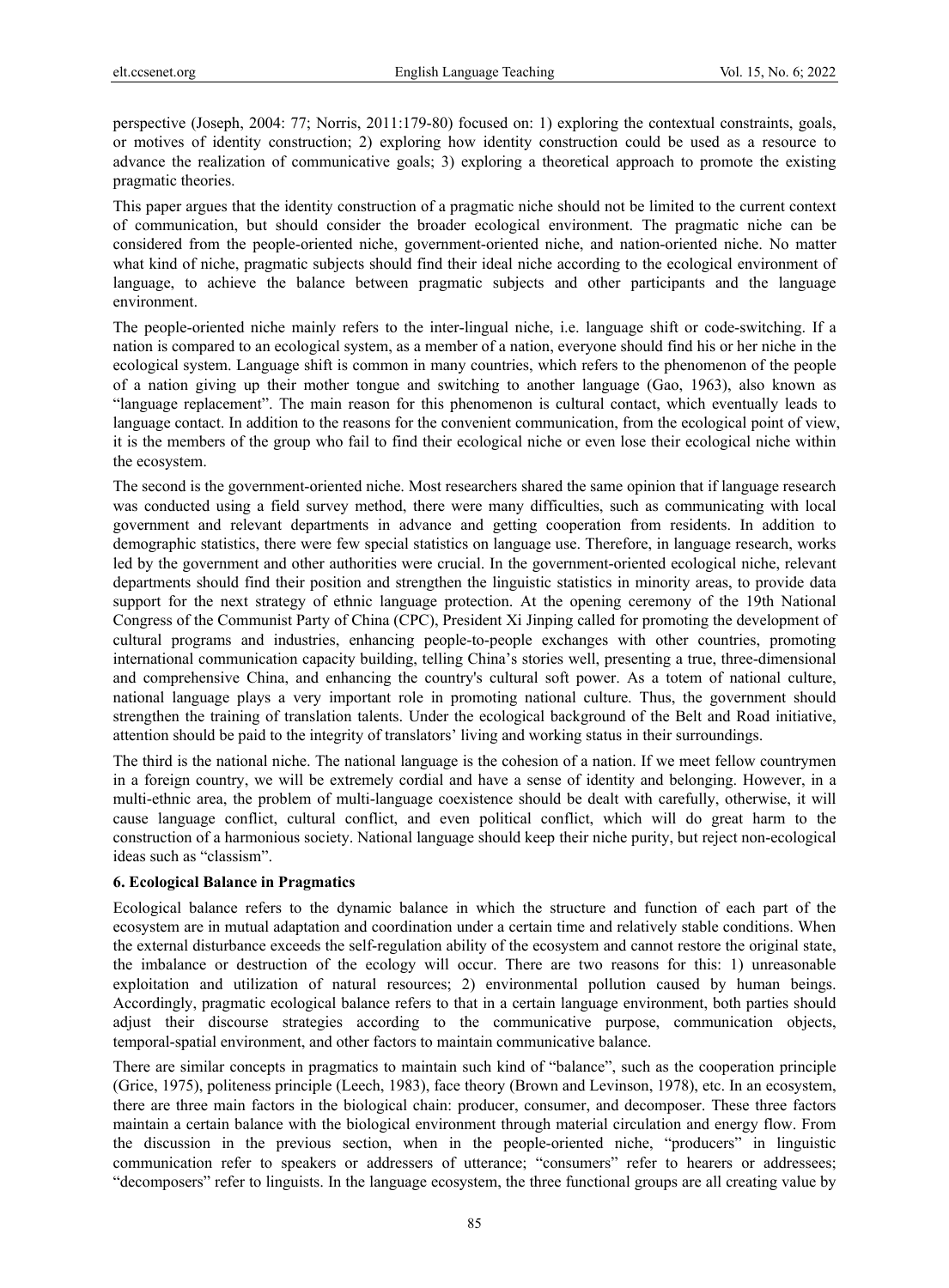themselves. The energy flow, material flow, and information flow are related and influenced each other, ultimately enabling the smooth progress of communication and promoting the evolution and development of language. Similarly, if the ecological environment of language fails to enable the communicative parties to adjust their communicative strategies, or exceeds the range that the communicative parties can bear, then the pragmatic ecosystem will be destroyed, which is called pragmatic ecological imbalance. For example, children constantly interrupt their parents' conversation at the dinner table, or during important international business negotiations, the translator leads to the failure of the negotiation because of his unprofessional conduct, etc.

#### **7. Conclusion**

The social responsibility of language researchers was to find a balance between people, society, and nature, aiming to truly benefit mankind, rather than regard language as a tool. This study reexamined the study of pragmatics from the perspective of language ecology and argued that the use of language should not be limited to traditional contextual studies, but should be considered from a broader ecological context, including internal ecological context (psychological cognitive context) and external ecological context (natural environment and social environment). Based on this statement, the ecological context of pragmatic ecology was further defined as environment-friendly, addressee-friendly, and speaker-friendly context. In practical communication, we should find the correct pragmatic niche, such as the people-oriented niche, government-oriented niche, and nation-oriented niche. If we keep the pragmatic ecological balance by making strategic adjustments according to the linguistic ecological environment, our communication will be in an ecological and sustainable state. There is no empirical support for this study, which is also the limitation of this paper. This exploratory study hopes to provide a new perspective and inspiration for the future study of pragmatics.

#### **Acknowledgments**

This work was supported by the Higher Education Teaching Research and Reform/Quality Project of Guangdong [grant number GDJG21-29-078] and the School of Foreign Studies, South China Agricultural University [grant number HNJG21018].

## **References**

- Brown, P., & Levinson, S. (1978). *Universals in Language Usage: Politeness Phenomena*. Cambridge: Cambridge University Press.
- Dai, Z. M. (1996). *Introduction to Cultural Linguistics*. Beijing: Chinese Language and Culture Press. (in Chinese)
- Fill, A., & Mühlhäusler, P. (2001). *The Ecolinguistics Reader: Language, Ecology and Environment*. London: Continuum.
- Firth J. R. (1975). Personality and language in society. In Firth, J. R. (Ed.), *Papers in Linguistics (1934-1951)*. Oxford: Oxford University Press.
- Gao, M. K. (1963). *Introduction to linguistics*. Beijing: Zhonghua Book Company. (in Chinese)
- Goatly, A. (2002). The representation of nature on the BBC World Service. *Text & Talk, 22*(1), 1-27. https://doi.org/10.1515/text.2002.003
- Goatly, A. (2018). Lexicogrammar and Ecolinguistics. In Fill, A. F. & Penz, H. (Eds.), *The Routledge of Ecolinguistics* (pp. 227-248). New York: Routledge. https://doi.org/10.4324/9781315687391-16
- Grice, P. (1975). Logic and Conversation. In Cole, P. & Morgan, J. (Eds.), *Syntax and Semantics: 3* (pp. 41-58). New York: Academic Press.
- Guo, J. F. (2015). *Chinese Language and Chinese Traditional Culture*. Beijing: The Commercial Press. (in Chinese)
- Hall E. T. (1976). *Beyond Culture*. Anchor Books, New York.
- Halliday, M. A. K. (1994/2000). *An Introduction to Functional Grammar* (2nd ed.). London: Arnold. / Beijing: Foreign Language Teaching and Research Press.
- Halliday, M. A. K. (2007). Applied linguistics as an evolving theme. In Webster, J. (Ed.), *Language and Education: Vol. 9 in The Collected Works of M.A.K. Halliday* (pp. 1-19). London: Continuum.
- Halliday, M. A. K. (1990). New ways of meaning: The challenge to applied linguistics. *Journal of Applied Linguistics*, (6), 7-16. Reprinted in Webster J. (Ed.). On Language and Linguistics, vol. 3 in The Collected Works of M. A. K. Halliday. London: Continuum, 2003: 139-174.